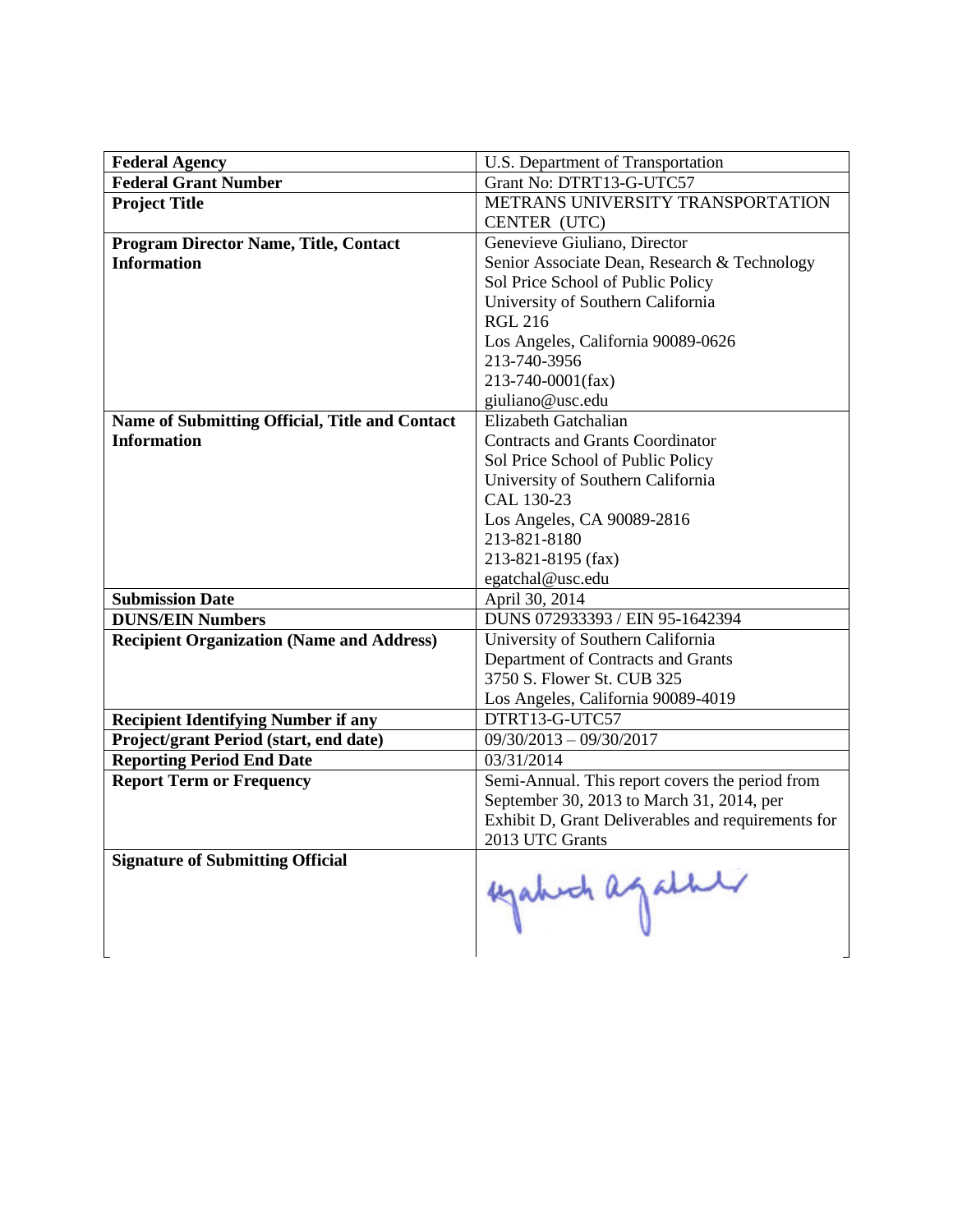# **1. Accomplishments**

The purpose of the METRANS University Transportation Center is to conduct an integrated, multidisciplinary program of research, education and technology transfer aimed at increasing the economic competitiveness of large metropolitan areas through improved transportation system performance. We address passengers and freight across all surface transportation modes. Passengers and freight often share the same infrastructure and compete for the same capacity. The research challenge is how all urban functions can best be managed together. By developing strategies that promote productivity and better integrate modes and users, METRANS will contribute to more efficient, sustainable metropolitan transportation.

Our focus is large metropolitan areas – those with 1 million population or more. Large metropolitan areas are home to over half of the US population and nearly 2/3 of US GDP. They serve as international gateways and major hubs for the national transport system. Transportation problems – congestion, air pollution, noise – are particularly severe due to dense settlement patterns and limited transport capacity. More efficient metropolitan transportation will reduce congestion and air pollution, save energy, reduce greenhouse gases, and increase livability while allowing our metropolitan areas to economically thrive.

# **1.1 RESEARCH**

The goal of the METRANS research program is to generate a body of knowledge that makes a significant contribution to solving urban transportation problems. We take an integrative, systems approach, based on the premise that the modes and users within large metro areas are interdependent.

Our research approach is uniquely integrative: we address passengers and freight across all surface transportation modes. By developing strategies that promote productivity and better integrate modes and users, METRANS will contribute to more efficient, sustainable metropolitan transportation. Our approach is illustrated with the conceptual model in Figure 1. On the left are the passenger and freight markets. In parts of the system there is little overlap between passengers and freight, as for example on major arterials that carry little truck traffic, or on exclusive right-of-way urban transit such as subway or elevated train. In other parts of the system there is substantial overlap, which means competition for the same capacity. The main – but not exclusive -- focus of our research is the middle band of Figure1, freight and passenger interactions. Within the Efficiency Strategies box in Figure 1, we show a series of system management strategies that range from passenger only to freight only. By designing policy incentives to implement these strategies, system efficiency outcomes are achieved.

# *1.1.1 Research Program Themes*

Our research program is organized around two themes and a set of associated topics that will be pursued over the life of the two year grant.

## *Theme 1: Understanding Passenger-Freight Interactions*

Research in Theme 1 will contribute to our understanding of passenger and freight interactions by examining the basic forces underlying supply and demand, developing more comprehensive data for analysis and better methods for monitoring the performance of the urban transportation system. Theme 1 includes three topic areas:

- Topic 1-1: Relationships between spatial patterns and transportation
- Topic 1-2: Characteristics of freight and passenger demand
- Topic 1-3: Better data for analysis of passenger-freight interactions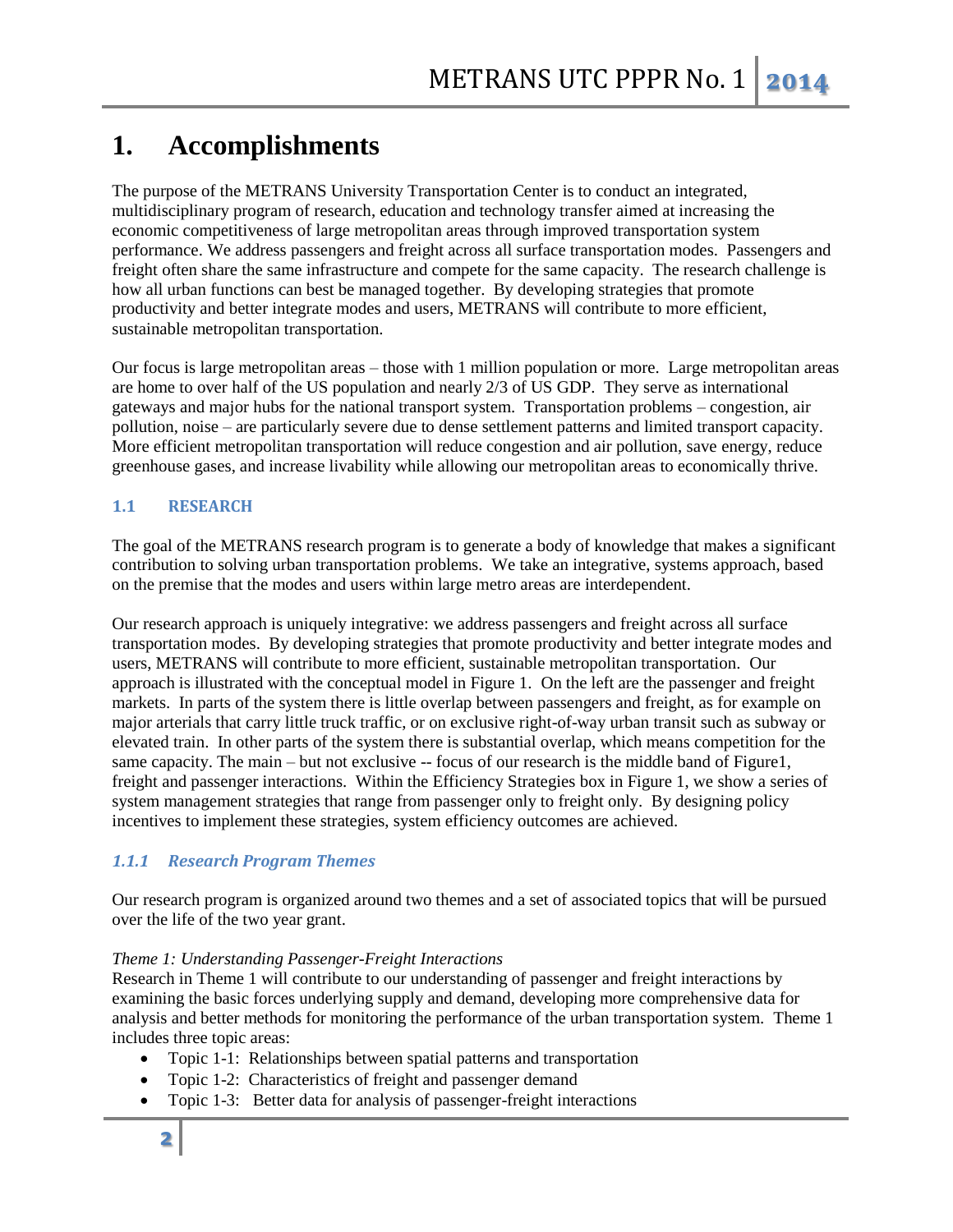## *Theme 2: Achieving System Efficiencies*

Research in Theme 2 develops efficiency strategies by exploring the potential for efficiencies within and across modes and user classes and identifying policy strategies that facilitate and promote these efficiencies. It includes two topic areas:

- Topic 2-1: Integrated management across users and modes
- Topic 2-2: Policies for more efficient urban transportation

## **Figure 1: Conceptual Model**



# *1.1.2 Research Program Selection and Management*

## Year 1 Launch Projects

For Year 1 of this grant our research program has two parts. The first is a set of pre-selected Year 1 Launch Projects. These projects were selected from short proposals submitted and reviewed during the proposal preparation process and allowed us to begin the research as soon as the award contracts were established. The Launch Projects are listed in Table 1. There are some changes from the list submitted in the proposal. Two projects were deferred, and one new project was added (1-1b) as a result of changes in availability of researchers. Of the six launch projects, three are in progress, and three are awaiting receipt of match funds from Caltrans. Because the Caltrans match funding can only be used for research, the USDOT funds had to be reserved for education, training and administration. Launch project descriptions are available at [http://www.metrans.org/tier1utc/research.html.](http://www.metrans.org/tier1utc/research.html)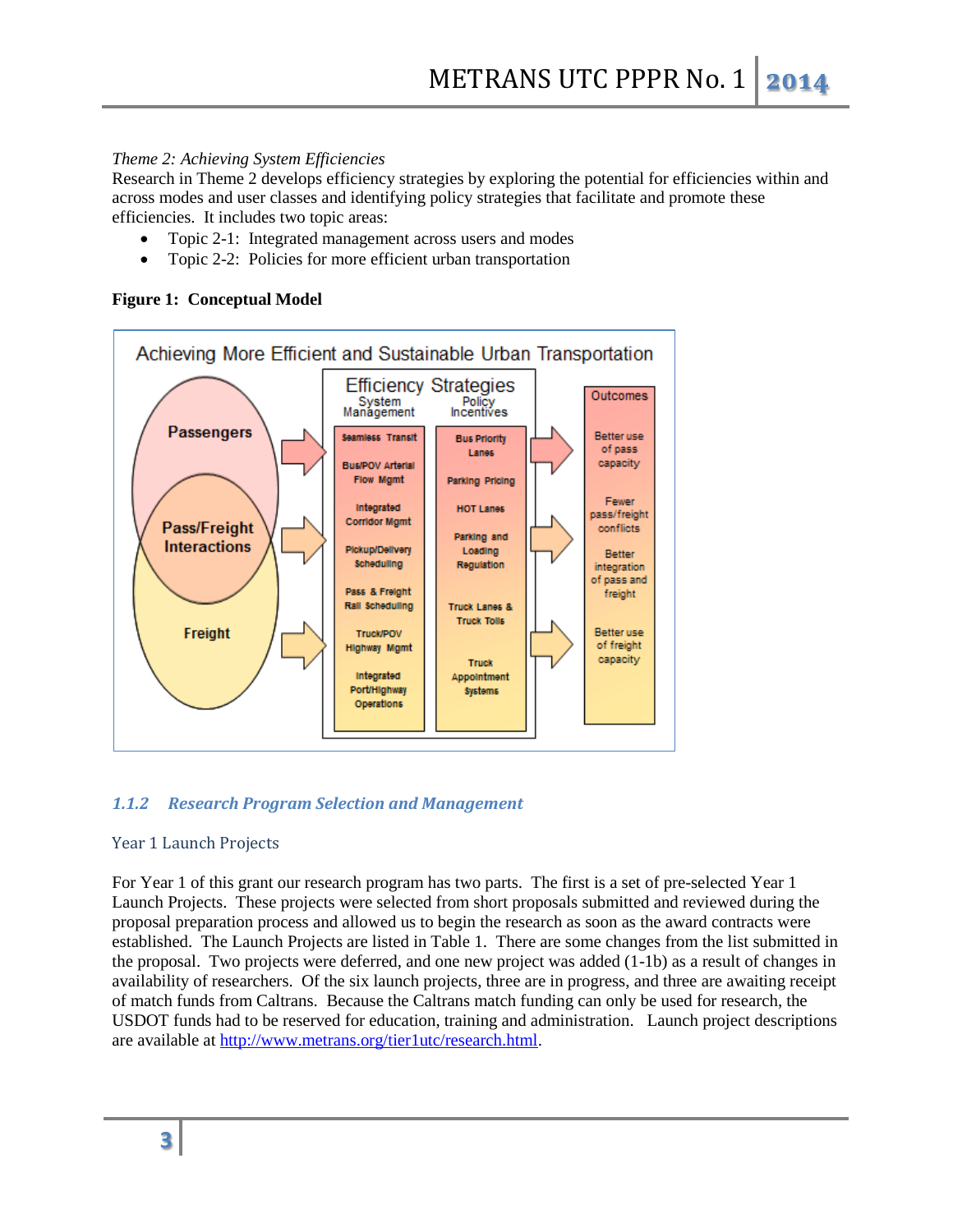| Table 1:         | <b>Year 1 Launch Projects</b>                                                                                                                                                                                                                                  |                                 |
|------------------|----------------------------------------------------------------------------------------------------------------------------------------------------------------------------------------------------------------------------------------------------------------|---------------------------------|
| <b>Theme 1</b>   | <b>Understanding Passenger-Freight Interactions</b>                                                                                                                                                                                                            | Status/<br><b>Funding</b>       |
| Topic<br>$1 - 1$ | <b>Spatial Patterns and Transportation</b>                                                                                                                                                                                                                     |                                 |
| $1-1a$           | Urban Spatial Structure, Employment Sub-Centers, and Passenger and<br>Freight Travel<br>(Boarnet, USC) Identification of employment centers and estimation of<br>passenger and freight flows using secondary data sources                                      | Pending/<br>Caltrans            |
| $1-1b$           | The Freight Landscape: Using Secondary Data Sources to Describe<br><b>Metropolitan Freight Flows</b><br>(Giuliano, USC) Analysis of relationships between population, employment,<br>transport system characteristics and freight supply and demand            | In<br>progress/<br><b>USDOT</b> |
| Topic<br>$1 - 2$ | Characteristics of Freight and Passenger Demand                                                                                                                                                                                                                |                                 |
|                  | Value of Travel Time & Reliability in Commercial &Passenger Transport<br>(Steimetz, CSULB & Giuliano, USC) Stated preference survey of<br>commercial & private travelers to estimate value of time, value of reliability                                       | Deferred                        |
| Topic<br>$1 - 3$ | Better Data for Analysis of Passenger-Freight Interactions                                                                                                                                                                                                     |                                 |
| $1-3a$           | Tracking Truck Flows with Programmable Mobile Devices (Lam, CSULB)<br>Demonstration of using tablet computers for truck tracking and development<br>of database                                                                                                | Pending/<br>Caltrans            |
|                  | Using ADMS for Regional System Monitoring (Giuliano and Shahabi USC)<br>Development of a regional performance monitoring system using real-time<br>and archived data for road and transit                                                                      | Deferred                        |
| <b>Theme 2</b>   | <b>Achieving System Efficiencies</b>                                                                                                                                                                                                                           |                                 |
| Topic<br>$2 - 1$ | <b>Integrated Management Across Users and Modes</b>                                                                                                                                                                                                            |                                 |
| $2-1a$           | Efficiencies in Freight and Passenger Routing and Scheduling to Reduce<br>VMT (Dessouky, USC) Use of simulation model for examining integrated<br>routing and scheduling strategies                                                                            | In<br>progress/<br><b>USDOT</b> |
| $2-1b$           | Freight-Passenger Transportation Simulation Testbed (Ioannou, USC)<br>Expansion of existing simulation testbed to include rail and road networks<br>for metro Los Angeles in order to incorporate passenger flows                                              | In<br>progress/<br><b>USDOT</b> |
| Topic<br>$2 - 2$ | Policies for More Efficient Urban Transportation                                                                                                                                                                                                               |                                 |
| $2 - 2$          | Mitigating Urban Freight Through Effective Management of Truck Chassis<br>(O'Brien, CSULB) Analysis of impacts of changing chassis ownership<br>models on chassis managements and operations, and implications for truck<br>travel and local community impacts | Pending/<br>Caltrans            |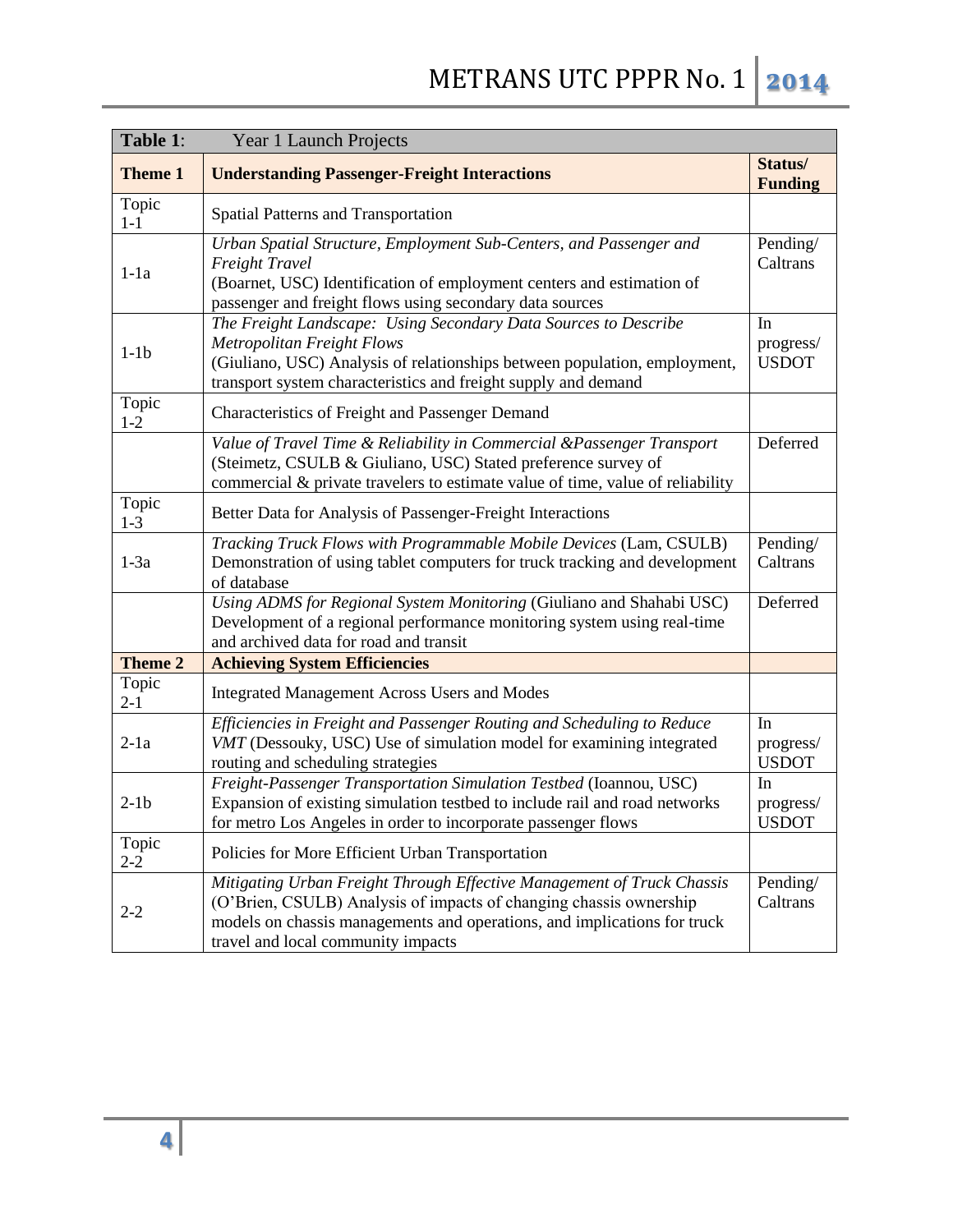#### Year 1 Launch Project Progress Reports

## **1-1b: The Freight Landscape: Using Secondary Data Sources to Describe Metropolitan Freight Flows** (Giuliano, USC)

The purpose of this research is to develop a method for describing the spatial variation in freight supply and demand within metropolitan areas using data that is widely available. The main hypothesis is that the spatial distribution of freight activity is related to the spatial organization of economic activities.

Two tasks have been completed. We have reviewed the literature on freight trip generation, flow modeling, freight activity measurement, and land use and freight relationships. We have nearly completed the data collection for the Los Angeles region (we are still awaiting vehicle classification data from Caltrans). We have assembled a comprehensive geographic database for the Los Angeles region that includes five categories of data: jurisdictional (political boundaries), infrastructure (road and rail networks, terminals and facilities), land use (zoning, population characteristics, employment characteristics), flows (traffic flows), and policy (parking and truck routes).

We have also begun the Los Angeles analysis. We have developed a conceptual model and have conducted some preliminary analysis. We use a simple measure of land use intensity (population + employment density) and link it to observed network flows. As population or employment density increases, so does the demand for goods and services and hence truck traffic. Zones with a lot of employment but less population tend to be manufacturing or warehouse/distribution zones, also major truck traffic generators. Our preliminary mapping suggests substantial correlation of truck traffic with this simple land use measure.

Next steps in the work include: data collection for San Francisco and San Diego regions, analysis of Los Angeles region, analysis of San Francisco and San Diego.

#### **USC 2-1a: Efficiencies in Freight and Passenger Routing and Scheduling** (Dessouky, USC)

For static systems, where the network parameters are known a priori, the well-established routing and scheduling algorithms lead to optimum solutions. On the other hand, in a highly uncertain and dynamic system, heuristic dispatching techniques work reasonably well. Hence, on one end of the spectrum are the route planning techniques when it is reasonable to assume the system is deterministic, and on the other end are the dispatching heuristics when the system is highly dynamic and uncertain. Therefore, there exists a gap in the literature for situations that are in between the two ends of the spectrum. To address this gap, there is a need to study the relationship between the uncertainties in the networks and the level of route planning in the freight transportation techniques. In these situations a technique that involves partial routing and has capabilities for dynamic adjustments in real-time may be the most suitable approach. The objective of this study is to find the relation between the uncertainties in the networks and the level of route planning in the freight transportation techniques.

Two tasks have been completed. We have reviewed the literature on dynamic and stochastic vehicle routing problems and developed the model formulation for partial routing. Inputs to the model include, for each request, the historical probability distribution of the call-in time, the desired delivery time, and the delivery amount (demand). The output of the model includes whether or not to accept the order for today and a quote of delivery time. Then, based on the accepted orders and those orders that are likely to be placed, the model generates a partial route for the fleet of vehicles. The next step in the research is to develop a solution procedure to solve the developed model.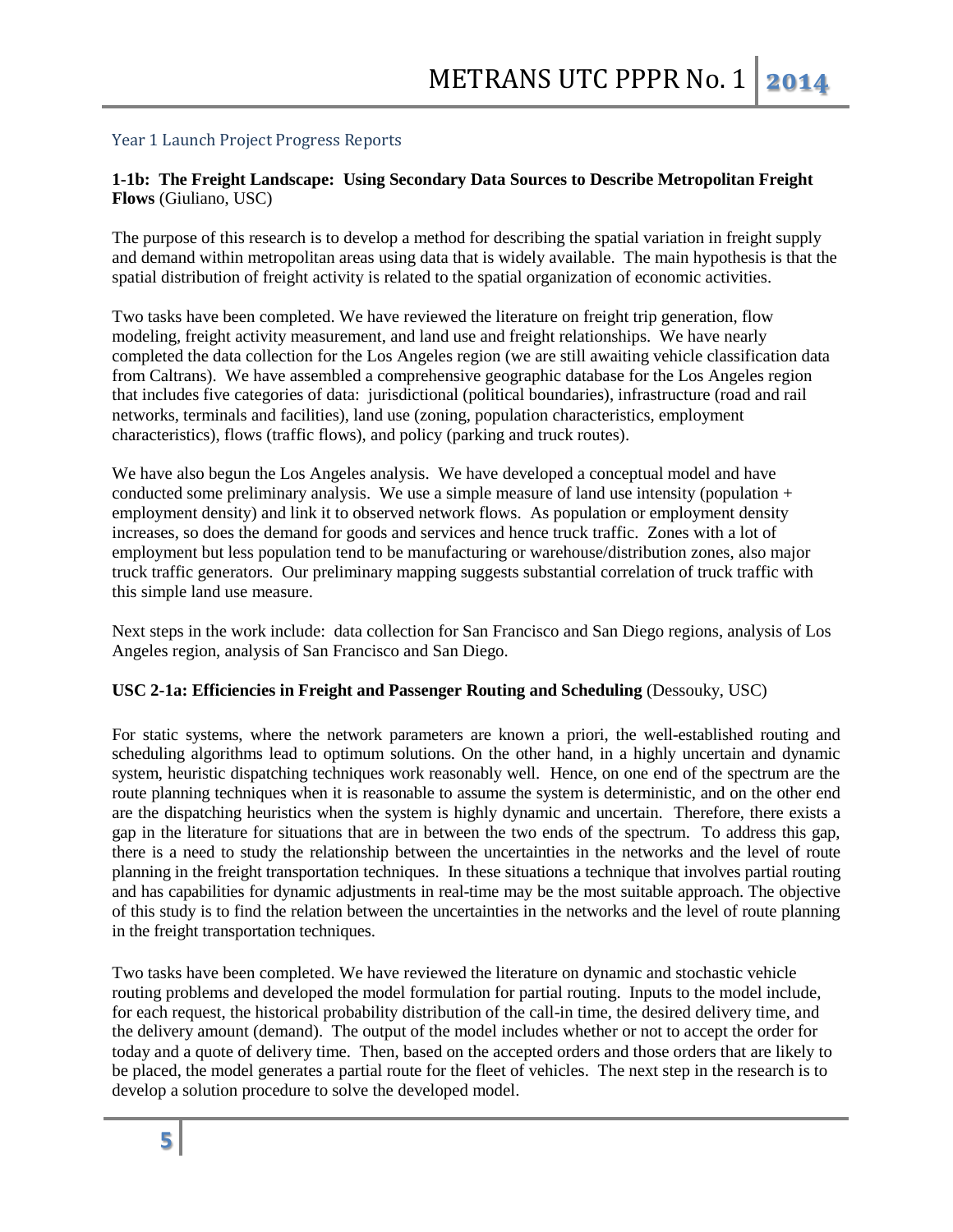## **2-1b: Design and Evaluation of Impact of Traffic Light Priority for Trucks on Traffic Flow** (Ioannou, USC)

Traffic light control strategies have been studied extensively in recent years. These strategies vary from fixed-time to traffic-responsive. Some are designed to be isolated strategies and others are coordinated strategies. The problem is often formulated as a Mixed Integer Linear Programming problem, and as an extended linear complementary problem. A Markov decision process approach has also been proposed. Reinforcement learning and game theory viewpoints are also studied. All these approaches ignore an important fact that vehicles with significantly different dynamics will influence the traffic light control sequence and may lead to violation of all the optimality criteria used to establish it in the first place. The response time for trucks is higher than that of passenger vehicles, as they have much slower acceleration/deceleration rates. Our goal in this research is to design a comprehensive traffic light control strategy which takes into account the presence of trucks, with the objective of minimizing the total traffic light delay, and reduce travel time for all vehicles. Intuitively such a strategy will involve priority for trucks in order to reduce the number of delays due to stop and go traffic induced by the slow moving trucks.

One task has been completed as planned. We have completed a literature review on traffic light control and road traffic control strategies, and we have developed a control algorithm for a single isolated intersection. The algorithm takes into account the flows of cars and trucks as well as the size of the queues in both directions and the position of the trucks in the queue and generates the control cycle of the traffic lights that minimizes the total delay. It also takes into account the differences in dynamics between different classes of vehicles. A microscopic simulation network has been setup to test the proposed algorithm first for a single intersection and then extend it to multiple intersections. In addition to the algorithm based on optimization, another strategy that has been used for bus priority traffic light control has been reviewed and modified for our problem. In the case of buses, the objective is to minimize the travel time of busses often at the expense of passenger vehicles. In our case the objective is to give priority to trucks in order to minimize the travel time of all vehicles involved.

## Year 1 Open Solicitation Research Program

The second part of our Year 1 research program is the open solicitation. About half of the research funding available (USDOT and Caltrans match) was reserved for the open solicitation. The RFP was issued in March 2014, and proposals were due April 28, 2014. The RFP is available at [http://www.metrans.org/announce/item.php?id=265.](http://www.metrans.org/announce/item.php?id=265) All tenure track and research faculty at USC and CSULB are eligible to submit proposals. The RFP process described in the Tier 1 proposal was followed, and we received 15 valid proposals. The Associate Director for Research (Ioannou) is managing the proposal review process. We anticipate making selection in the summer, with projects to start in the fall 2014 semester.

## *1.1.3 Dissemination*

Nothing to report; no research projects completed

# *1.1.4 Plans for next reporting period*

Plans for the next reporting period are to 1) complete the Year 1 open solicitation and select projects for funding and set up the new projects to begin in August 2014; 2) set up the Caltrans funded Launch Projects as soon as funding is available; 3) complete the first three Launch Projects by 12/31/14; and 4) begin dissemination research results via conference presentations and papers.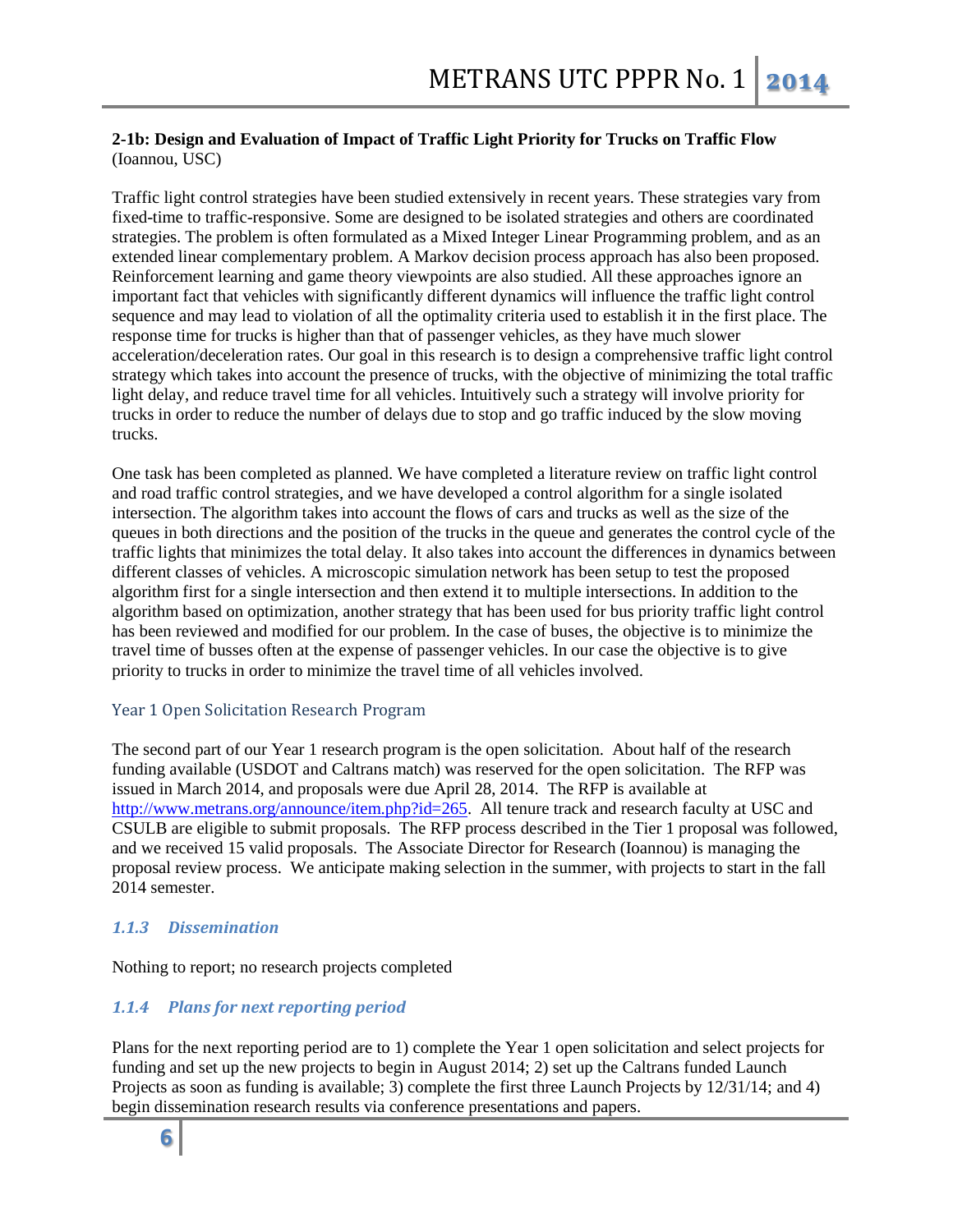## **1.2 EDUCATION AND WORKFORCE DEVELOPMENT**

METRANS' education goal is to foster education and training to contribute to the development of the transportation workforce. Traditional discipline-based education and training is not sufficient for current and future workforce demands. Rather, our approach is multi-disciplinary, multimodal, and incorporates both passenger and freight. Under this grant we are developing a series of education activities, from PhD through K-12. Our programs build on the graduate and professional training programs available at the two universities.

## *1.2.1 New and continuing activities associated with degree programs*

*Graduate research assistantships:* We have reserved funds for graduate research assistantships to support dissertation research not tied to a specific research grant and to attract new PhD students. During this year we have been able to support our PhD students on other grants, and have been able to recruit new students without offering separate assistantships. These funds will be reserved and rolled over to Year 2.

*New graduate courses:* We have developed a new course, PPD 599 Seaport Policy and Management, to be taught in Fall 2014 by Dr. Geraldine Knatz, former CEO of the Port of Los Angeles. The purpose of this course is to provide the student with an introduction to the vital role that seaports play in accommodating world trade. After reviewing the historical development of seaports and the public trust doctrine, this course will examine various patterns of port governance found around the world and how those governance patterns can affect port operations, management and business success. Students learn about U.S. trade policies and the role of various international maritime bodies. National and local governments that regulate or influence ports and the movement of goods are also discussed.

*Metropolitan Transportation Management Certificate:* The MTMC expands non-degree offerings beyond freight and trade, consistent with our research themes. It builds on work funded by a FHWA TEDPP grant that developed a pilot training course in leadership for senior transportation professionals. The MTMC will be targeted at transportation and city planners, elected officials and their staff, planning commissioners, and others engaged in transportation planning within metropolitan areas. With the fundamentals covered, the course will examine the increasingly complex business environment that ports operate in and the sometimes conflicting requirements, responsibilities and expectations that they face.

*Leadership for professionals:* See Section 1.2.4 below on the Metropolitan Transportation Management Certificate.

*Internships:* Internships provide professional experience and often lead to jobs. Internships are part of the Masters of Planning and of Public Policy at USC and Masters level supply chain programs at CSULB. All transportation students are encouraged to secure internships. METRANS internship efforts are designed for students at both the undergraduate and graduate levels who intend to pursue a transportation related career. Internships are not provided through METRANS, but rather METRANS seeks out information regarding relevant internship opportunities, and provides this information, along with guidance and support, to interested students. Internships are both paid and unpaid, and typically last for an academic year. During the reporting period, fifteen USC students were successfully placed in transportation related internships, and three of these students secured employment as a result . Internship providers include Los Angeles County Metropolitan Transportation Authority (LA Metro), the Port of Los Angeles, the Port of Long Beach, Southern California Association of Governments, and Foothill Transit.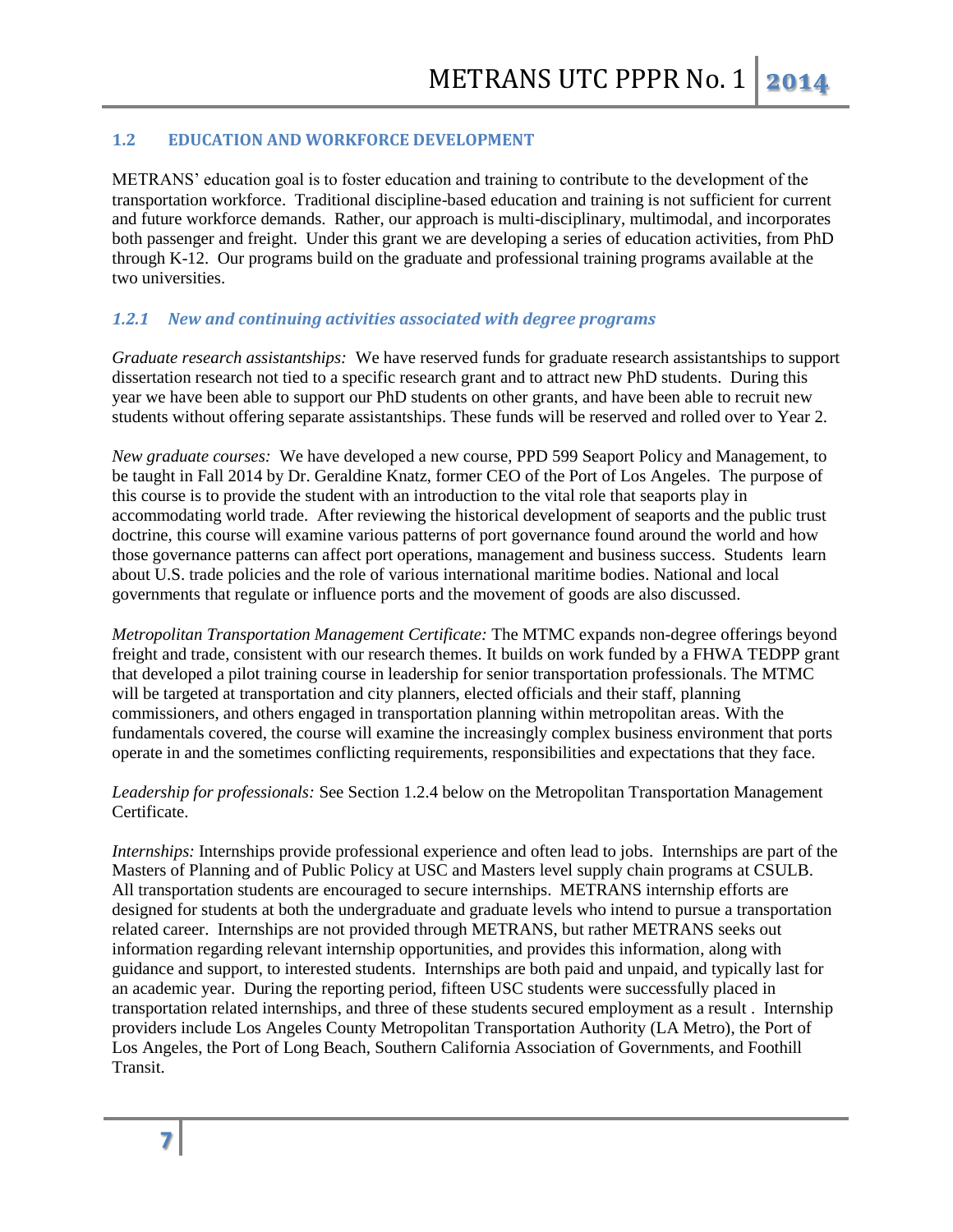Internships are required for completion of the Masters of Arts in Global Logistics (MAGL) degree program at CSULB. The internship program is designed as a 3-unit summer course with placements made by the METRANS Associate Director who serves as instructor for the class. Students complete a summer long research project based on their work experience, including developing a research proposal. This provides valuable experience in the development of a proposal for the capstone project which is the program's terminal degree task. Eighteen students completed internships in the summer/fall of 2013. Five of these students secured full time employment as a result. CSULB is in the process of seeking approval from the CSU Chancellor's Office to transition the MAGL program to a Masters of Science in Global Supply Chain Management (MS-GSCM) to better reflect course content and to facilitate outreach to potential students. Internships are expected to remain a vital part of the new MS program.

## *1.2.3 Facilitating connections between students and employers*

*Professional development:* METRANS partnered again this year with WTS-LA to promote student participation in the WTS-LA resume book.

*Mentor program*: The mentor program is intended to guide graduate students who plan to pursue a professional, nonacademic career in transportation or a transportation related field in making informed career decisions and helping them to develop into well-rounded professionals. Mentors provide a unique opportunity to broaden the students' educational experience through one-on-one interface with industry professionals, an opportunity often missing in the students' formal education.

The purpose of the mentor/mentee relationship is to provide practical career guidance. Mentors are not expected to find jobs for the students. Rather, the program is meant to offer students the opportunity to gain perspective on the transportation profession, and receive advice and counsel from a professional. While the relationship is defined as lasting through the end of the academic year, many students and mentors remain in contact throughout the student's studies, and often following graduation. Mentors and mentees are selected based on common career and academic interests. Mentors come from both the public and private sectors, and mentees are students at all levels from USC and CSULB. The METRANS mentor program is in its third year, and has averaged 20 matches each year for the past two years.

## *1.2.4 Non-degree programs*

*Metropolitan Transportation Management Certificate*: The MTMC expands non-degree offerings beyond freight and trade, consistent with our research themes. It builds on work funded by a FHWA TEDPP grant that developed a pilot training course in leadership for senior transportation professionals. The MTMC will be targeted at transportation and city planners, elected officials and their staff, planning commissioners, and others engaged in transportation planning within metropolitan areas. The MTMC is in development.

## *1.2.5 Seminars, workshops, training courses*

*Monthly seminar series*: The METRANS seminar series serves as a forum for faculty, guest presenters, and advanced graduate students. The seminars are open to the public. They help to increase the visibility of METRANS transportation research not only on our own campuses, but with industry and government agencies as well. Many of the seminars are recorded and made available through ITunesU. Table 2 lists seminars conducted during this reporting period.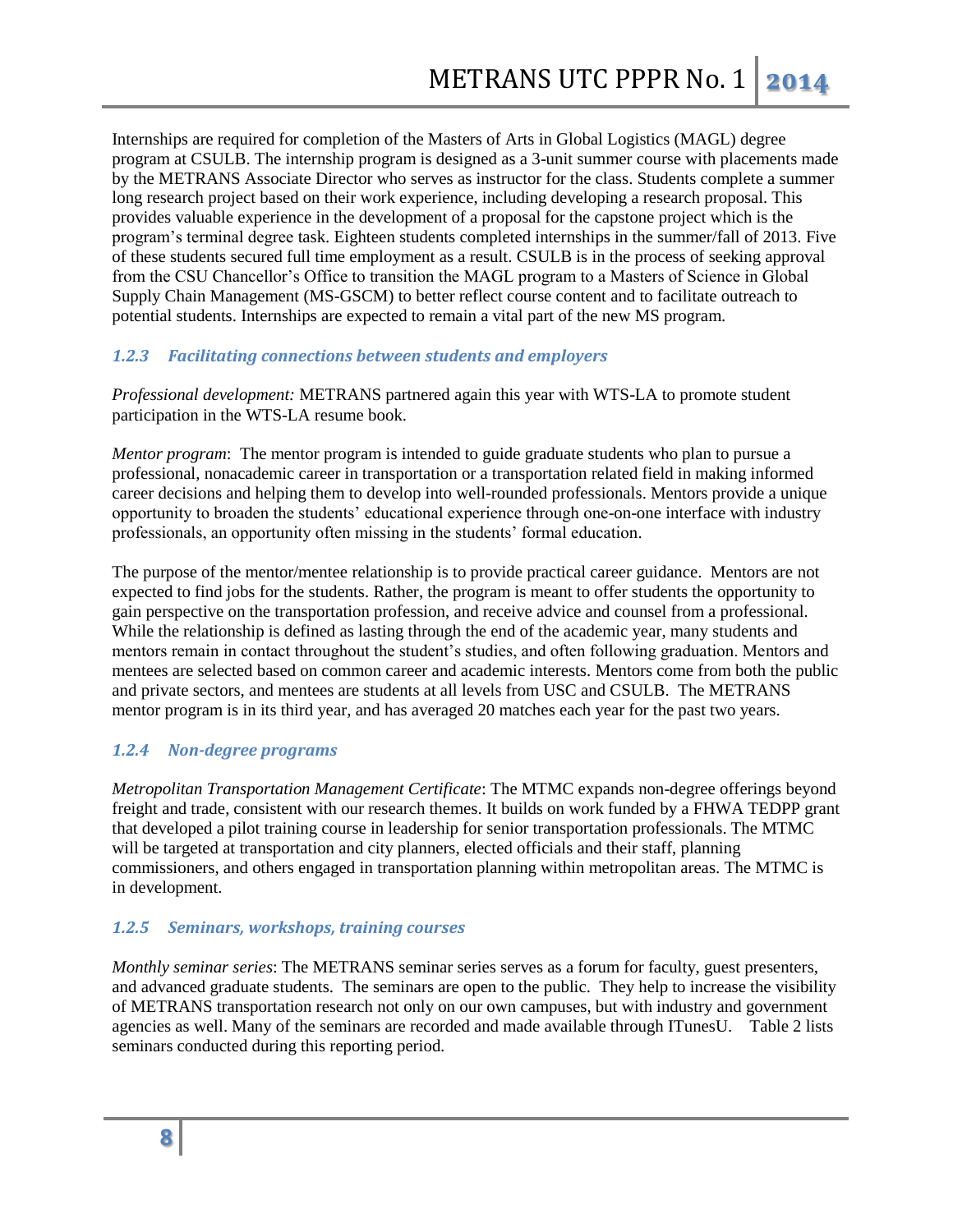| Table 2: METRANS Seminar Series, Fall 2013 – Spring 2014                                                                         |                                                                  |                                                                                   |  |  |  |
|----------------------------------------------------------------------------------------------------------------------------------|------------------------------------------------------------------|-----------------------------------------------------------------------------------|--|--|--|
| <b>DATE</b>                                                                                                                      | SPEAKER(s)                                                       | <b>TITLE</b>                                                                      |  |  |  |
| March 26, 2014                                                                                                                   | Mohja Rhoads, Xize Wang<br>(Price School, USC)                   | <b>Transportation Student Research Showcase</b>                                   |  |  |  |
| March 13, 2014                                                                                                                   | Dr. Robert Sampson<br>(Harvard University)                       | Great American City: Chicago and the<br>Enduring Neighborhood Effect <sup>a</sup> |  |  |  |
| March 12, 2014                                                                                                                   | Dr. Jenny Schuetz<br>(Price School, USC)                         | Does Rail Transit Investment Encourage<br>Neighborhood Retail Activity?           |  |  |  |
| November 20, 2013                                                                                                                | Dr. Ketan Salva<br>(Industrial and Systems)<br>Engineering, USC) | <b>Stability and Robustness of Dynamical</b><br><b>Transportation Networks</b>    |  |  |  |
| November 7, 2013                                                                                                                 | Dr. Jean-Paul Rodrigue<br>(Hofstra University)                   | The Waves of Containerization: Shifts in<br>Global Maritime Transportation        |  |  |  |
| <b>Special Panel</b><br>Maged Dessouky, USC<br>Mike Waters, Megabus/Coach<br>November 4, 2013<br>USA.<br>Jeff Shields, LA Zipcar |                                                                  | Nest Gen Transportation:<br>Private Sector Alternatives <sup>b</sup>              |  |  |  |
| October 23, 2013                                                                                                                 | Dr. Adam Rose<br>(Price School, USC)                             | The Macroeconomic Impacts of Reducing Wait<br>Times at US Border Crossing         |  |  |  |

<sup>a</sup> Jointly sponsored with Price Center for Social Innovation and Lusk Center for Real Estate

<sup>b</sup> Jointly sponsored with Bedrosian Center on Governance and the Public Enterprise

# *1.2.6 Attracting new entrants to transportation*

*Virtual Transportation Academy:* METRANS is developing high school courses as part of a Virtual Transportation Academy (VTA). The courses will be piloted with partner high schools in Long Beach Unified School District (LBUSD). We will pursue accelerated approval through the CSULB College of Engineering to allow students to receive course credit for the new offerings during the grant period. By making the course materials available online, we will reach an audience beyond Southern California. Class recruitment efforts will begin with our existing partners at LBUSD. The LBUSD is a highly urban and diverse school district. We will work with partners on both campuses and in the community to ensure a diverse student body. Modules in Intro to Logistics and the Economics of Transportation are currently in development.

# *1.2.7 Dissemination*

Dissemination has been accomplished through the METRANS seminar series and student engagement in the mentor program and internships.

## *1.2.8 Plans for next reporting period*

Plans for the next reporting period include: 1) launch the new Seaport Policy and Management graduate course, 2) continue internship program, mentor program, METRANS seminar series; 3) complete curricula development for three-unit 100-level classes as part of the Virtual Transportation Academy;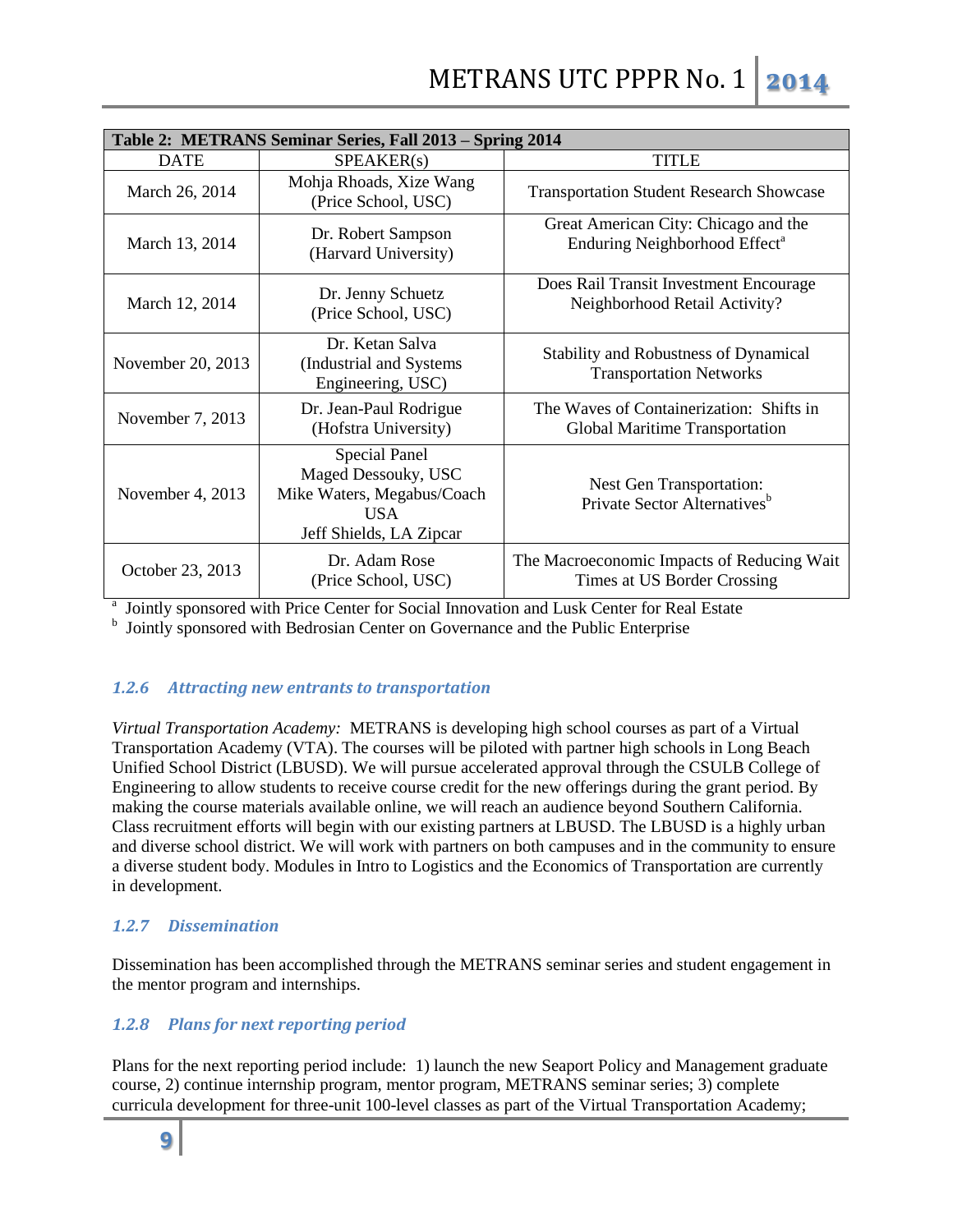4) complete curriculum design on the Metropolitan Transportation Management Certificate and pilot test with partner agencies in the Southern CA region..

#### **1.3 TECHNOLOGY TRANSFER**

The goal of the METRANS UTC technology transfer program is broaden our reach and effectively disseminate research results.

#### *1.3.1 Continuation of signature events*

*Annual State of the Trade and Transportation Industry Town Hall Meeting*: The Town Hall is a practitioner-oriented educational forum that explores transportation and trade issues. Participants include the goods movement industry, research community, and elected officials and their constituencies. A video introduces the topic and sets the context for the discussion. Speaker presentations are followed by open Q&A. Planning has begun for the next Town Hall, to be held October 15, 2014 at the Carpenter Performing Arts Center at CSULB. The topic is Global Trends and Local Responses. As a prelude to that event, METRANS is preparing to host its first METRANS Industry Outlook in April at USC that will feature the discussion of the future of U.S. competitiveness in the age of globalization. The presentation will trace the history of U.S. trade policy and discuss its relationships to structural changes in the US economy and concludes with some suggestions on how the U.S. can compete more effectively in the global economy.

*International Urban Freight Conference:* METRANS' 2013 International Urban Freight Conference (I-NUF) was held October 8-10, 2013 at The Westin Long Beach Hotel in Long Beach, California. The purpose of I-NUF is to provide a forum for sharing emerging, multi-disciplinary research on all aspects of freight in metropolitan areas. The conference featured over 100 presenters and panelists coming from 16 countries and from throughout the United States. The complete agenda, copies of conference presentations and papers, a list of sponsors, and other conference information are available at [www.metrans.org/nuf/2013.](http://www.metrans.org/nuf/2013)

The 2013 I-NUF keynote speaker was Charles (Chuck) Holland, Vice President of Engineering at UPS. He offered perspectives on emerging trends in local package delivery including the impacts of e-commerce and home shopping on the urban freight business. The featured spotlight speaker was Jake Racker, Regional Logistics Director at Kroger Co. He discussed recent changes in distribution for the grocery industry, especially in the area of automation.

As a tie-in to the 2013 I-NUF, several presenters from the conference were invited to participate in the October 16, 2013 Talking Freight Seminar on Urban Freight Transportation. Details are available at [http://www.metrans.org/nuf/2013/webinar.html.](http://www.metrans.org/nuf/2013/webinar.html)

The 6<sup>th</sup> METRANS I-NUF is scheduled for October 21-23, 2015 and will again be at The Westin Long Beach. The main focus for this project at this point has been to identify venue options, select the conference venue and date, and establish the contract with the hotel, Save-the-Date cards have been designed and printed and will be distributed in April and May as well as throughout the year at various events, both nationally and internationally.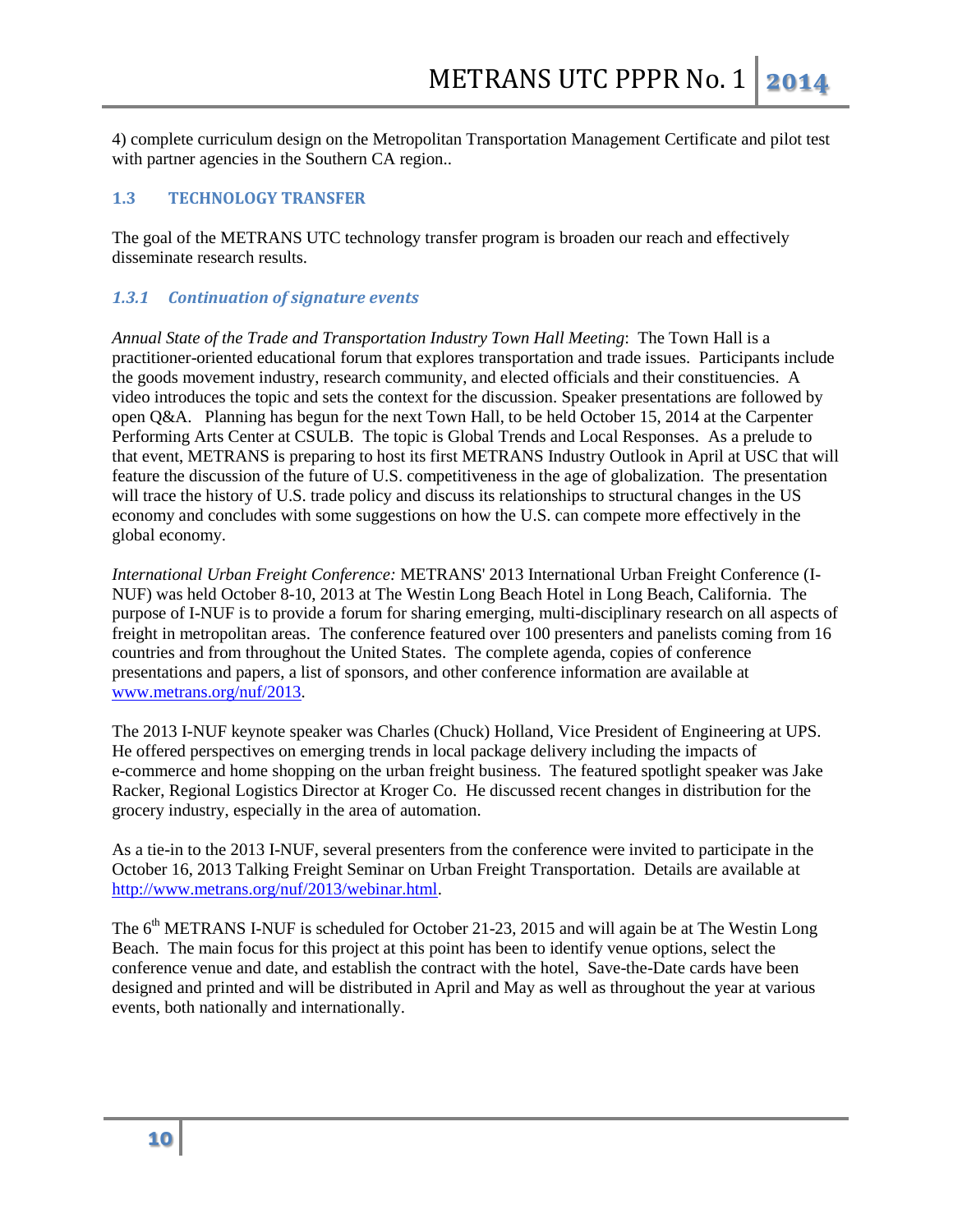## *1.3.2 Media and communications*

*Dissemination through scholarly venues:* METRANS is committed to conducting research that both contributes to knowledge and addresses current and near-term transportation problems. We therefore expect researchers to publish in scholarly journals, and require them to present at scholarly conferences. We seek out opportunities to feature METRANS research. The best papers from the INUF 2013 conference will be published in a volume of *Research in Transportation Business and Management.* We are nearing completion of the review process, and the volume should be published in summer 2014.

*Research Briefs:* We have established a new requirement for research funding, the production of a "Research Brief" that provides a short summary of research results suitable for a non-technical audience. The Research Briefs will be widely circulated.

*METRANS News:* METRANS News is a tri-annual newsletter that features research results, student awards and activities, new program initiatives, and summaries of METRANS events. After a search, a new editor was selected for *METRANS News* and production of his first issue will begin in early summer. Three issues of METRANS News were published over the past year; one was published during the time period covered by this report.

*METRANS Website:* We are constructing a new website for the entire METRANS Transportation Center, and the Tier 1 UTC website will be part of the new website. We have completed website design and are now generating content. The new website is scheduled for launch at the end of May 2014. Until the new launch, METRANS UTC information is available at [http://www.metrans.org/tier1utc/.](http://www.metrans.org/tier1utc/) We have started the search for student researchers to work on the social media aspects and will interview and make a selection in the April/May.

*METRANSInfo:* METRANSInfo will be a queryable database that includes definitions, basic information on urban transportation systems and data (e.g. how many truck trips are generated by retail stores, how many passengers are carried on the Metro rail systems annually). A Research Assistant has been hired to coordinate the development of the database. Preliminary research is underway. METRANSInfo will be integrated into the new METRANS website.

*Other media:* Our partner organization, the Center for International Trade and Transportation (CITT) located at CSULB, provides ContainerCasts, webcasts focusing on topics of interest to the international trade community. All ContainerCast episodes, including those in this reporting period, are archived and available at [www.ccpe.csulb.edu/citt.](http://www.ccpe.csulb.edu/citt)

Five METRANS Seminars are available on YouTube. The full METRANS Playlist URL is <http://www.youtube.com/playlist?list=PLFF4D4389AC445594>

Thomas O'Brien writes the Trade and Transportation Perspective monthly column for the *Long Beach Business Journal*, a bi-weekly publication. The column highlights important issues in goods movement and international trade and features CITT activities, including research findings. These industry-related articles are found at [http://www.ccpe.csulb.edu/CITT/IndustryArticles.aspx.](http://www.ccpe.csulb.edu/CITT/IndustryArticles.aspx) Articles produced during this reporting period are as follows: 1) Creating a Border, March 18, 2014, 2) Big Ship Ready, January 21, 2014, 3) Strong Leadership Provides Blueprint for Moving Forward, December 3, 2013, 4) A Message from the Freight Industry, October 22, 2013.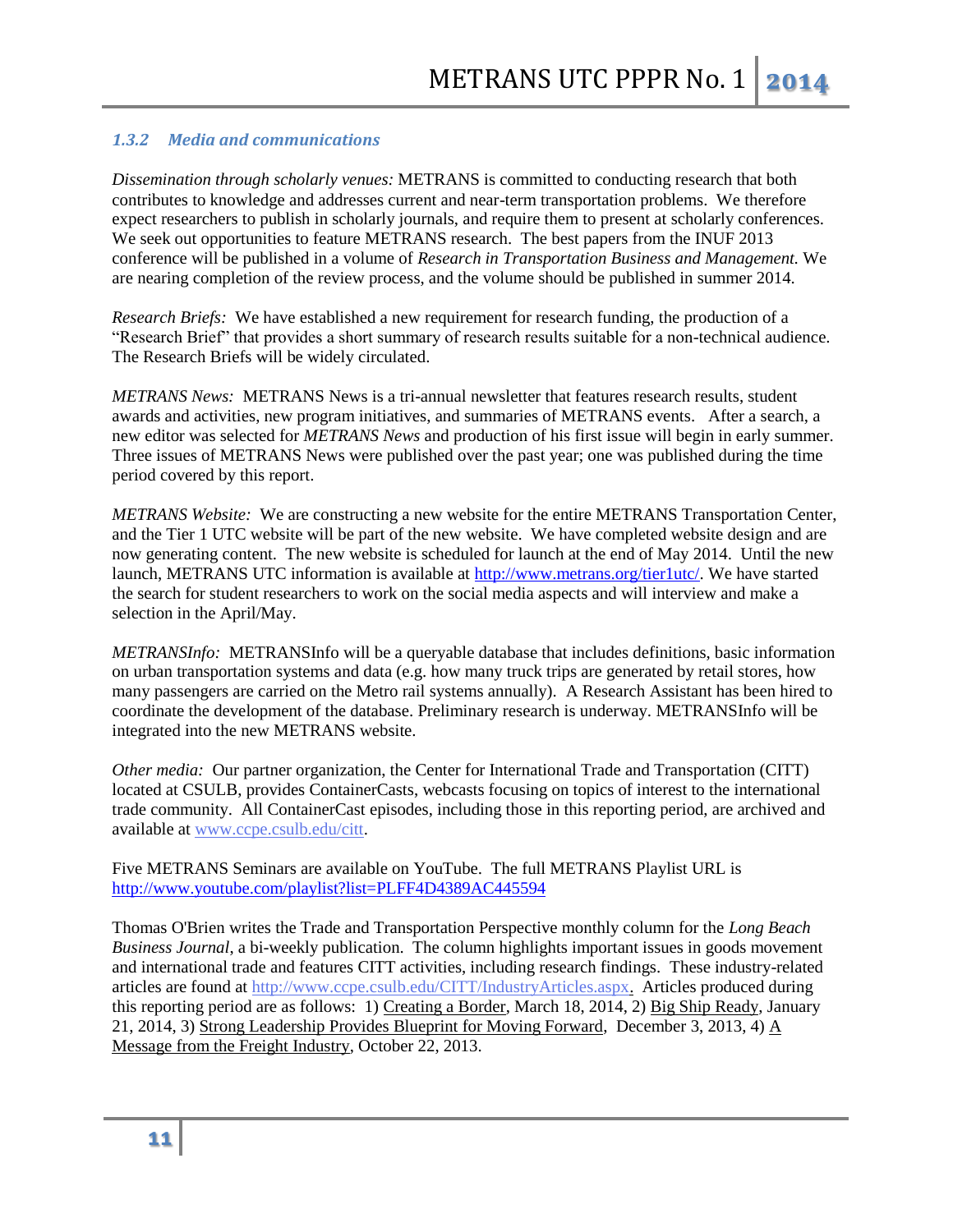## *1.3.3 Dissemination*

We have published one issue of METRANS News, and a second is to be published in May. All seminar presentations are recorded and available on our website. The following ContainerCasts were issued during the reporting period:

**[Local Mobility and Global Trade](http://www.ccpe.csulb.edu/TheManifest/ContainerCast.aspx?PostNum=42)**, available as of October 29, 2013

Host: [Mat Kaplan](http://www.ccpe.csulb.edu/TheManifest/podcast/containercast.aspx?aID=6) Guest: [Thomas O'Brien, Ph.D](http://www.ccpe.csulb.edu/TheManifest/podcast/containercast.aspx?aID=1) Freight is taking on an increasing importance in the discussion of mobility within the city of Long Beach.

**End of Semester Grades,** available as of October 22, 2013 Host: Mat Kaplan Guest: Thomas O'Brien, Ph.D Mat Kaplan and Thomas O'Brien discuss Thomas' Long Beach Business Journal article from April 23, 2013, where he gives a "mini state of the state" of where we are with trade in the region.

## *1.3.4 Plans for next reporting period*

Plans for the next reporting period include the following: 1) hold the Town Hall event in October, 2) continue planning for INUF 2015, 3) publish *Research in Transportation Business and Management*  volume, 4) publish two issues of *METRANS News,*4) launch and expand new website, 5) launch social media programs.

# **2. Products**

# **2.1 PUBLICATIONS**

No publications from this research program have been generated as yet, because no research project is sufficiently far along to have publishable research results. One conference presentation based on research project 1-1b was made at the Transport Research Arena 2014 Conference held in Paris in April 2014.

## **2.2 WEBSITES**

A temporary METRANS UTC website has been set up, and is available at [http://www.metrans.org/tier1utc/.](http://www.metrans.org/tier1utc/) The temporary site includes only the required elements: key personnel and research project descriptions. Seminars, newsletters, and other information are available at the main METRANS site, [www.metrans.org.](http://www.metrans.org/) The new website is scheduled to be launched in May 2014.

## **2.3 TECHNOLOGIES**

Nothing to report

## **2.4 INVENTIONS**

Nothing to report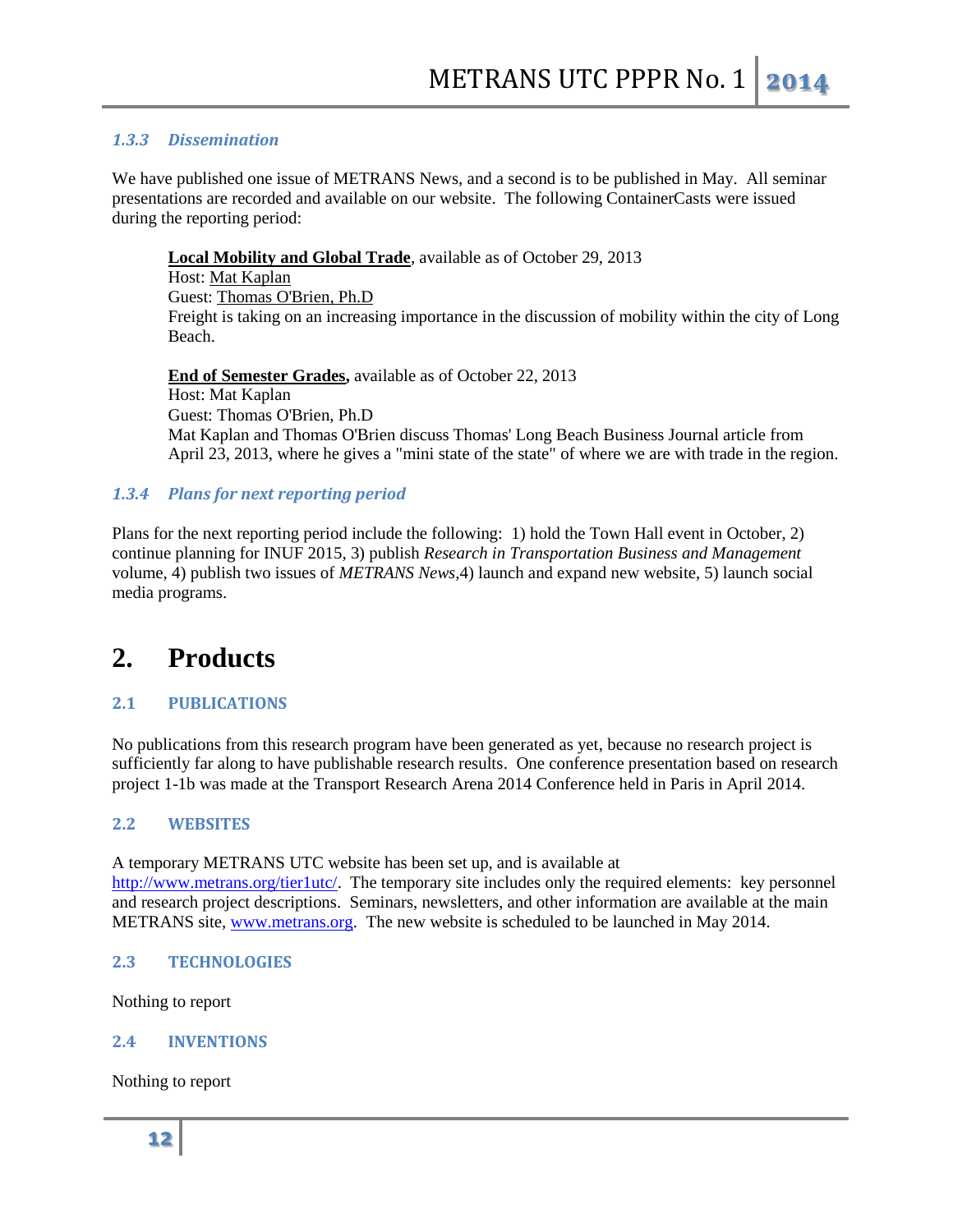## **2.5 OTHER PRODUCTS**

The following other products have resulted from this grant: 1) freight landscape database created under project 1-1b, 2) podcasts of METRANS Seminars, 3) Seaport Policy and Management course curriculum; 4) O'Brien *Long Beach Business Journal* column publications.

# **3. Participants and Collaborating Organizations**

In this section we describe participant and collaborating organizations associated with the METRANS UTC. We define as participants those organizations that directly contribute to the work of the Center through financial or other support, or that participate directly in the research. Organizations that participate in Center activities, provide advisement, or otherwise generally support the center are listed as collaborating organizations.

## **3.1 PARTICIPANTS**

METRANS is a partnership between the University of Southern California (USC) and California State University, Long Beach (CSULB). At USC, the Price School of Public Policy and the Viterbi School of Engineering are the main partners. At CSULB, participants are the Center for International Trade and Transportation, the School of Engineering and the Department of Economics. METRANS is a multidisciplinary research center, and researchers routinely collaborate across department and school boundaries. Caltrans is the major funding partner, providing the entire required match for the Center. Additional financial support is provided by members of the METRANS Associates. Participant roles are summarized in Table 3.

## **3.2 COLLABORATING ORGANIZATIONS**

METRANS has extensive relationships with other universities, public agencies, and private industry. The METRANS UTC has access to these relationships. This section presents our collaborators and their relationship to the METRANS UTC.

#### *3.2.1 Advisory organizations*

*METRANS Advisory Board:* The Advisory Board provides overall policy guidance for the Center; it suggests research priorities, identifies funding opportunities, assists in student job placements, and participates in outreach activities. Members are leaders from sponsor agencies, other agencies, and private industry. They serve as liaisons to their agencies and industries, and also contribute funding support. Advisory Board members are appointed by the Director with the advice of the Executive Committee. Gold level METRANS Associates are members of the Board; others are appointed to represent the broad constituency of METRANS stakeholders. The Board meets annually. The Advisory Board met on December 10, 2013. The purpose of the meeting was to introduce the Tier 1 center, provide an update on all Center activities, and discuss fundraising strategies. A list of Advisory Board members is available at [http://www.metrans.org/about/advisory.html.](http://www.metrans.org/about/advisory.html)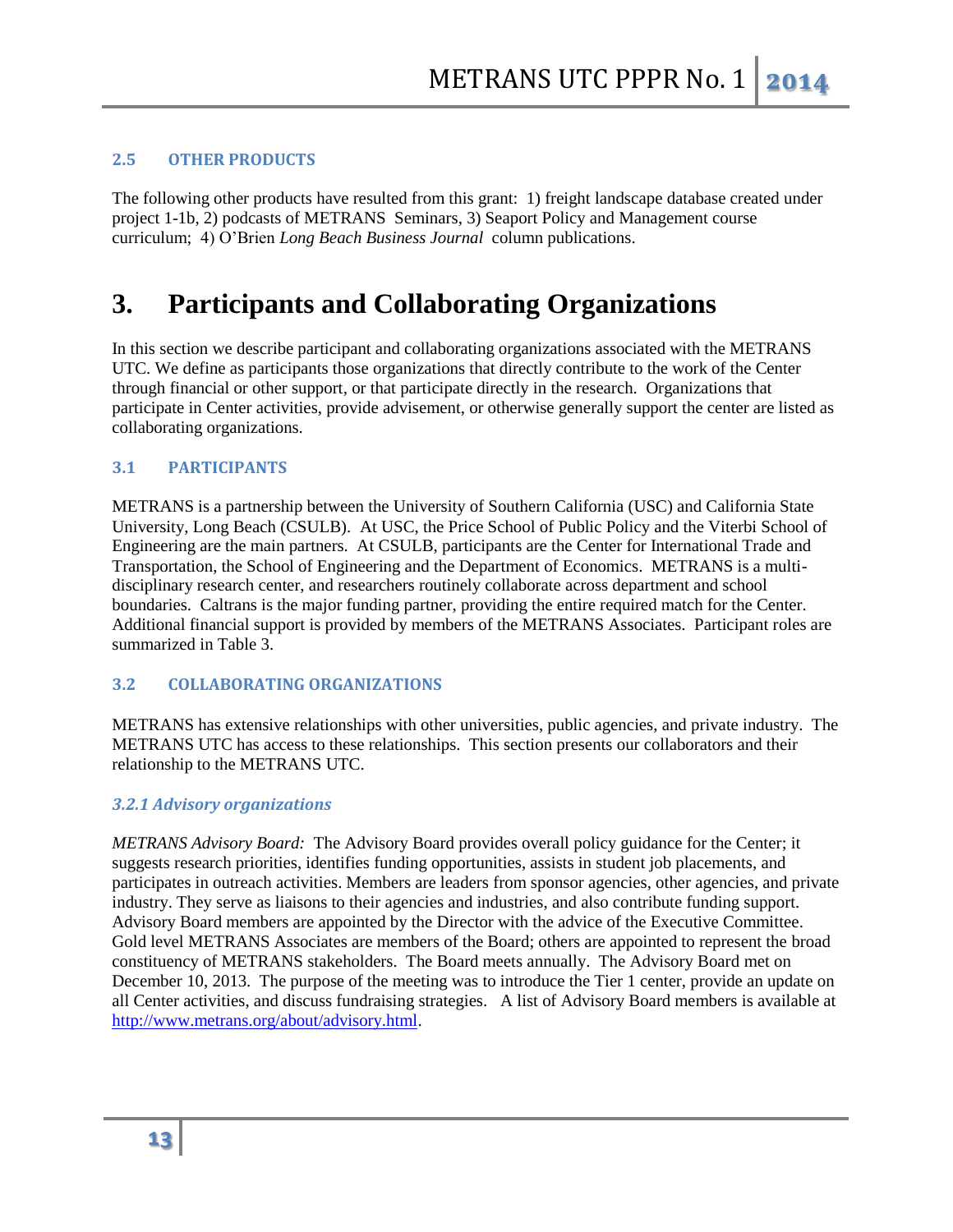| <b>Table 3: METRANS UTC Partners and Contributions</b>     |                            |                                                                                                                                                                                   |  |  |  |
|------------------------------------------------------------|----------------------------|-----------------------------------------------------------------------------------------------------------------------------------------------------------------------------------|--|--|--|
| Name                                                       | Location                   | Contribution                                                                                                                                                                      |  |  |  |
| Sol Price<br>School of<br><b>Public Policy</b>             | <b>USC</b><br>Los Angeles  | Home of the Center, participating faculty, education<br>programs, students; financial contribution for center<br>administration; indirect cost share; METRANS offices<br>and labs |  |  |  |
| Viterbi School<br>of Engineering                           | <b>USC</b><br>Los Angeles  | Participating faculty, education programs, students;<br>indirect cost and tuition cost share, METRANS labs                                                                        |  |  |  |
| Center for<br>International<br>Trade and<br>Transportation | <b>CSULB</b><br>Long Beach | Home of CSULB METRANS, participating faculty,<br>training and professional education programs, students;<br><b>METRANS</b> offices                                                |  |  |  |
| College of<br>Engineering                                  | <b>CSULB</b><br>Long Beach | Participating faculty, education programs, students                                                                                                                               |  |  |  |
| Department of<br>Economics                                 | <b>CSULB</b><br>Long Beach | Participating faculty, education programs, students                                                                                                                               |  |  |  |
| California<br>Department of<br>Transportation              | Sacramento,<br>CA          | Match fund sponsor, financial contribution of full required<br>match, data sharing, other research funding                                                                        |  |  |  |
| Port of Los<br>Angeles                                     | Los Angeles                | METRANS Associate, financial contribution, internships,<br>student scholarships                                                                                                   |  |  |  |
| Port of Long<br>Beach                                      | Long Beach                 | METRANS Associate, financial contribution, internships,<br>student scholarships                                                                                                   |  |  |  |
| Majestic<br>Realty                                         | City of<br>Industry, CA    | METRANS Associate, financial contribution                                                                                                                                         |  |  |  |
| <b>Gateway Cities</b><br>Partnership                       | Paramount, CA              | <b>METRANS</b> Associate, financial contribution                                                                                                                                  |  |  |  |
| Southern<br>California<br>Association of<br>Governments    | Los Angeles                | METRANS Associate, financial contribution, internships,<br>data sharing                                                                                                           |  |  |  |
| Los Angeles<br><b>County Metro</b>                         | Los Angeles                | METRANS Associate, financial contribution, internships,<br>research funding                                                                                                       |  |  |  |
| <b>ILWU</b>                                                | Los Angeles                | <b>METRANS</b> Associate, financial contribution                                                                                                                                  |  |  |  |

*CITT Policy and Steering Committee:* The CITT Policy and Steering Committee (PSC) consists of representatives from modal transportation sectors, units of government, organized labor, and other individuals with distinguished reputations and career accomplishments in international trade and transportation. Nominated representatives are drawn from permanent or sponsoring organizations subject to confirmation by a majority of the Committee. Faculty representatives are appointed by the Dean, College of Continuing and Professional Education at California State University, Long Beach. The PSC helps direct the outreach activities of the Center for International Trade and Transportation, including those sponsored by the METRANS Transportation Center. The PSC also serves as the advisory body on the development of the structure and content of the Annual State of the Trade and Transportation Industry Town Hall Meeting. The Policy and Steering Committee meets on a bimonthly basis. A list of the Policy and Steering Committee members is available at

http://www.ccpe.csulb.edu/CITT/IndustryArticles.aspx?pID=37.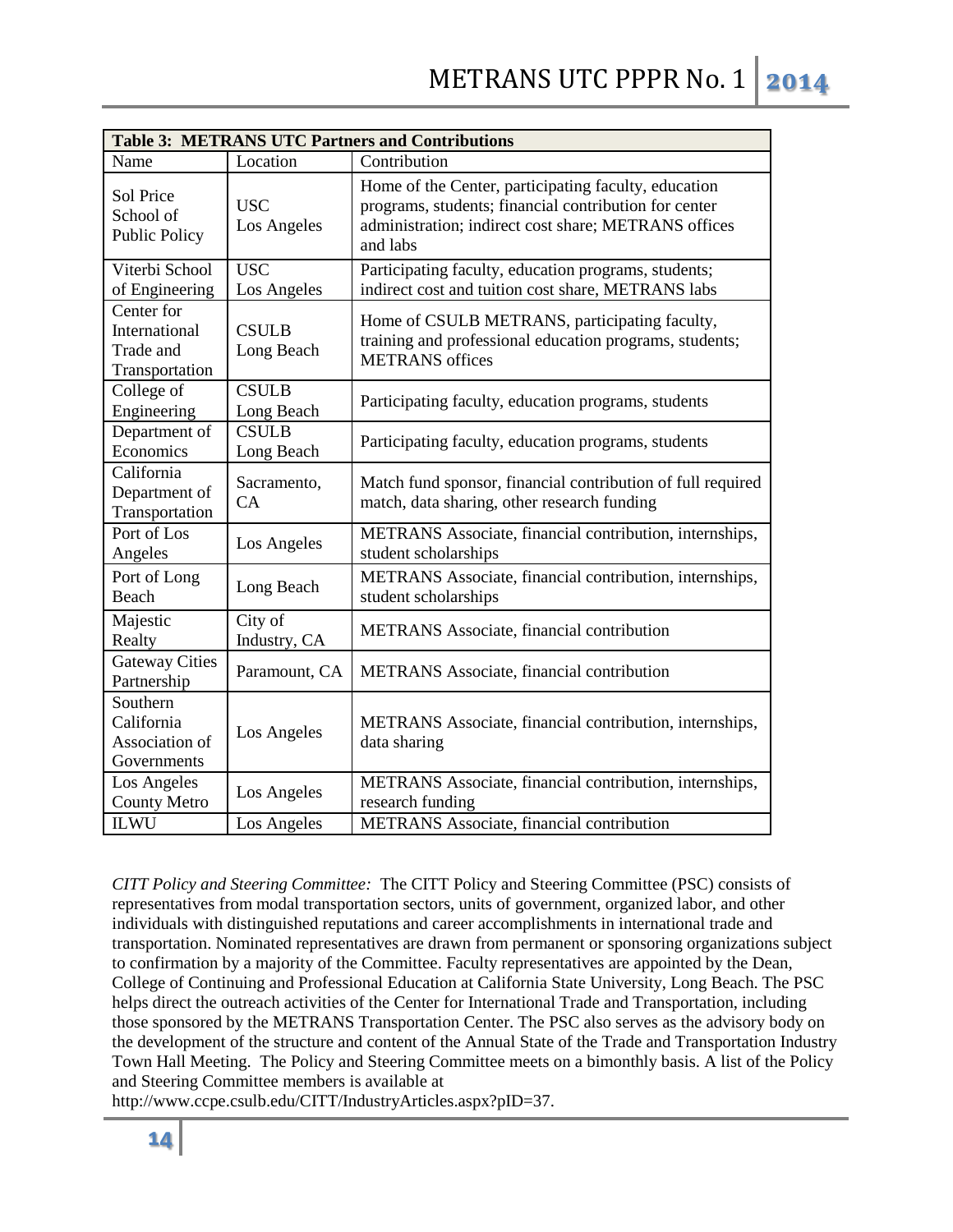In addition to these formal organizations, METRANS has extensive relationships with industry and government. The Southern California Association of Governments (SCAG) provides regional planning and transportation modeling data. The Los Angeles Metro has funded a major research project to develop a data archive from real-time transportation system monitoring data and develop applications for planning and system management. Several trade organizations offer scholarships and other assistance, including the LA Transportation Club (LATC), Harbor Transportation Club (HTC), and Harbor Association for Industry and Commerce (HAIC). The HAIC and LATC have endowed scholarship funds for GLS students. The HTC contributed 100% of its scholarship fundraising to students in CITT programs. Numerous other companies in the transportation and logistics sector have contracts with CSULB for internship placements as part of the Masters programs in logistics and supply chain management.

# *3.2.2 Relationships with other universities*

*Council of University Transportation Centers:* METRANS is a long-time member of the Council of University Transportation Centers. The center director (Giuliano) is a past president and executive committee member. Currently Dr. O'Brien is serving on the executive committee. Dr. O'Brien serves as METRANS lead for the CUTC workforce development efforts.

*MetroFreight Center of Excellence:* METRANS is the home of the Volvo Foundation for Education and Research (VREF) Center of Excellence on urban freight. MetroFreight seeks to improve the sustainability of goods movement in metropolitan areas around the world. It is an international consortium that includes the University Transportation Research Center (Region 2 UTC), Institute of Science and Technology for Transport (IFSTTAR), and the Korean Transport Institute (KOTI). MetroFreight has greatly expanded our international linkages, and offers many opportunities for collaboration and partnerships. During this reporting period, METRANS faculty participated in three joint proposals that included researchers from the MetroFreight consortium and other partner institutions. Our international activities also include joint research with a consortium led by University of Antwerp. A recent outcome of these efforts was participation in the Transport Research Arena 2014 Conference held in Paris; Dessouky, Giuliano and O'Brien gave research papers.

*National Center for Sustainable Transportation:* METRANS is a partner in the NCST consortium, led by University of California, Davis, and including University of California, Riverside, Georgia Tech, and University of Vermont. METRANS' role is sustainable freight transport, which links well with MetroFreight. The research contract has not yet been finalized, and thus there is no activity to report.

# **4. Impact**

METRANS UTC has been in existence only a few months, and hence has not yet generated enough product to have a significant impact. We provide a brief summary of impacts.

# **4.1 Impact on principal disciplines**

METRANS is a multi-disciplinary research center that includes engineering, social sciences, urban planning and public policy. Nothing to report.

# **4.2 Development of human resources**